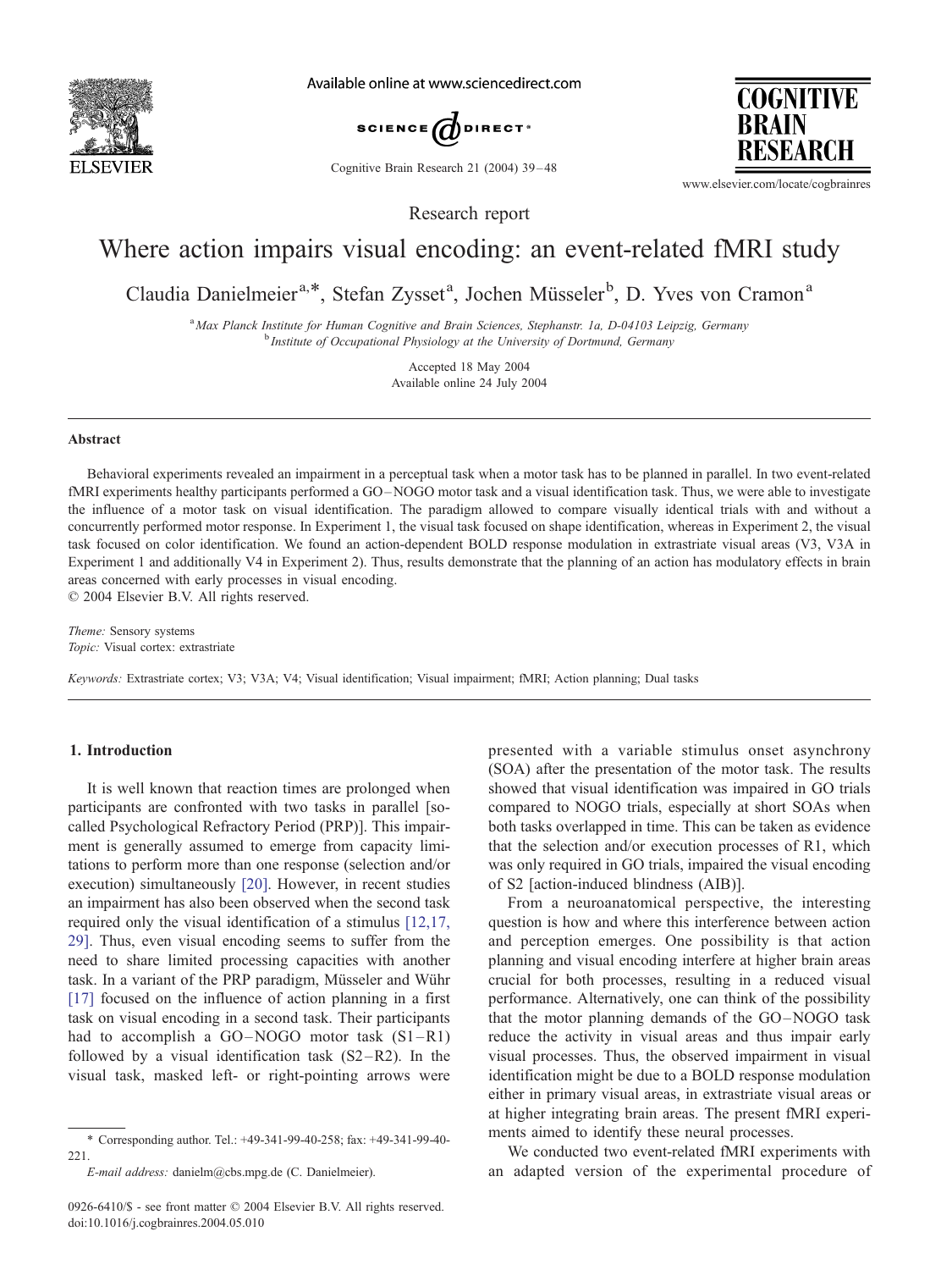Müsseler and Wühr [\[17\].](#page-9-0) GO trials, requiring a motor response and visual identification, were contrasted with NOGO trials, which require only visual identification. Thus, while the visual task remained constant over trials, we aimed to compare identification processes with and without an accompanying motor response. Visual areas being influenced by the motor task should show a modulated hemodynamic response. The two experiments differed only with respect to the visual stimulus material (shape and color). In the first experiment we used left- and right-pointing arrows, in the second experiment red and green rings were used as visual stimuli. This was to investigate whether the location of BOLD modulation is stimulus-dependent.

## 2. Method

#### 2.1. Participants

Sixteen neurologically healthy volunteers participated in the Experiment 1 (mean age 25 years,  $21-32$  years of age, all right-handed, six females). In Experiment 2, 18 volunteers took part (mean age 26 years, 22 –36 years of age, all right-handed, 11 males). All participants had normal or corrected-to-normal vision and normal hearing. Participants gave informed written consent prior to scanning. No participant had a history of neurological, major medical or psychiatric disorder; none were taking medication at the time of measurement.

#### 2.2. Psychophysical procedures

Each trial combined two tasks: a speeded GO –NOGO task (S1–R1 task) followed by an unspeeded visual identification task (S2–R2 task) with an SOA of 200, 400, or 1000 ms (see Fig. 1). Participants responded to both tasks by pressing keys on a five-button box.

The experimental procedure was the same in both experiments. They differed only with respect to the visual identification task: In Experiment 1, participants identified the direction of arrows, whereas in Experiment 2, they identified the color of rings.

## 2.2.1. The GO-NOGO motor task

The motor task  $(S1–R1$  task) was a  $2 \times 2$  choice reaction time task with two GO and two NOGO signals and, in case of GO, two different motor responses. Therefore, four types of tones, presented binaurally with headphones (Commander XG, Magnetic Resonance Technologies, Northridge, USA), were used as auditory stimuli (S1): two sine tones of 400 Hz (single and double low-pitch tones) and two sine tones of 2000 Hz (single and double high-pitch tones). Single tones had a duration of 70 ms and signalized a GO condition. Double tones consisted of two 10 ms tones with an interstimulus interval of 50 ms in between. They signa-



Fig. 1. Task sequence of the experiments. An acoustic signal indicated if a motor response had to be executed or not. Three different SOAs provided different amount of overlap between the motor and the visual task. An onset masking procedure was used in the visual task.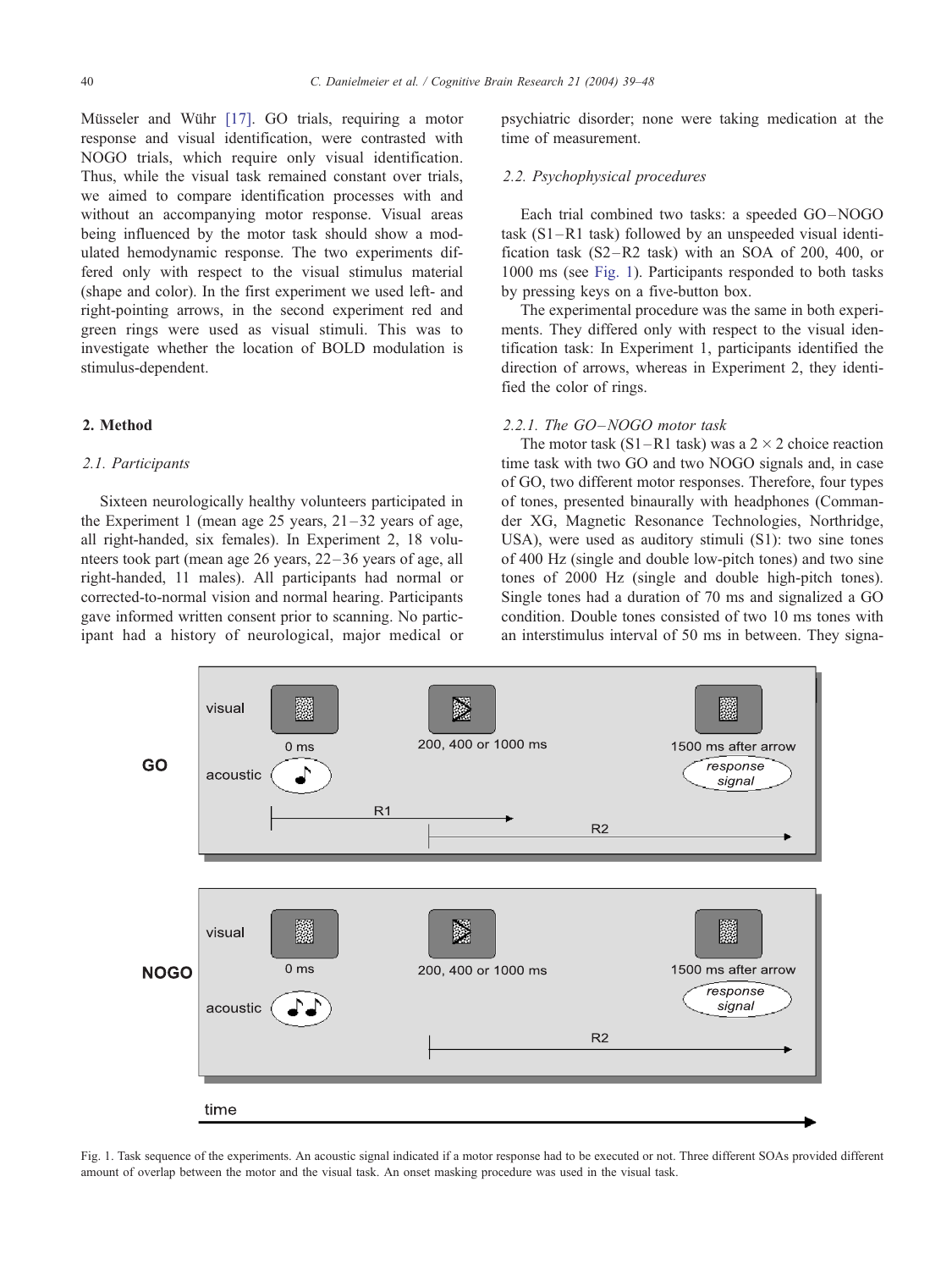lized a NOGO condition. A single high-pitch tone required a key press with the middle finger of the right hand, a single low-pitch tone required a key press with both the index finger and the ring finger of the right hand (R1).

### 2.2.2. The visual identification task in Experiment 1

Visual stimuli (S2), consisting of black arrowheads presented against a background image (randomly arranged small black lines), were shown with a variable SOA after the presentation of the tones. To reduce BOLD responses in visual areas caused by the mask, we decided to use onset masking instead of backward masking. With onset masking the visual mask remains on the screen at least as long as the stimulus is presented [\[5\].](#page-8-0) In the present experiment, the background image served as an onset mask and remained on the screen for the whole experimental run. To strengthen the masking effect, additional small black lines with the same orientation and thickness like the arrowheads were presented simultaneously with the arrow, randomly arranged around it.

Presentation duration of the arrows depended on the participants' performance, with a minimum of 17 ms and a maximum of 306 ms. After each trial, the percentage of correct judgments was calculated. If more than 85% of judgments were correct, presentation duration of the arrow was reduced by one frame (17 ms); if less than 65% of judgments were correct, presentation duration was increased by one frame. Mean presentation duration across all participants was 177 ms (S.D.: 94 ms).

Participants responded with their left hand to the visual task after an acoustic white noise appeared as a response indicator for S2. Therefore, they waited at least 1500 ms before responding to S2 (unspeeded response). Participants indicated a left- or right-pointing arrow with two vertically arranged response buttons using thumb and index finger. Stimulus– response matching was balanced over participants.

## 2.2.3. The visual identification task in Experiment 2

In Experiment 2, red or green rings served as visual stimuli. For onset masking, we used a background image consisting of randomly arranged small red and green squares. Mean adjusted presentation duration across all participants was 39 ms (S.D.: 27 ms). Other parameters were the same as in Experiment 1.

Visual stimuli of both experiments were presented with VisuaStim (Magnetic Resonance Technologies), which consists of two small TFT-monitors placed directly in front of the eyes simulating a distance to a normal computer screen of about 100 cm.

#### 2.2.4. Design

Experiment 1 consisted of 240 pseudorandomized trials and 60 nonevents. Half of the trials were GO trials, the other half were NOGO trials. Of each trial type one third had an SOA of 200 ms, one third of 400 ms and one third had an

SOA of 1000 ms. Fifty percent of the presented arrowheads pointed to the left side, the others to the right side, equally balanced over GO and NOGO conditions and different SOAs. Trials were presented every 6 s on average. During nonevents the visual mask remained on the screen.

Experiment 2 consisted of 288 pseudo-randomized trials and 72 nonevents. Half of the trials were GO trials, the other half were NOGO trials. Because the results of Experiment 1 indicated that the trials with the shortest SOA of 200 ms are the most interesting with regard to the interference between both tasks we used more SOA-200 ms trials. Fifty percent of both trial types had an SOA of 200 ms, 25% had an SOA of 400 ms and 25% had an SOA of 1000 ms. Fifty percent of the presented arrowheads pointed to the left side, the others to the right side, equally balanced over GO and NOGO conditions and different SOAs. Trials were presented every 5 s on average. During nonevents, the visual mask changed to another image of randomly arranged red and green squares to prevent that participants adapt to the pattern of the mask.

In order to increase the temporal resolution, trials were presented with onset delays of 0, 400, 800, 1200, or 1500 ms in Experiment 1. This produced an oversampling of the actual image acquisition time of 2 s by a factor of 5 [\[16\].](#page-9-0) In Experiment 2, onset delays of 0, 330, or 660 ms were used. This produced an oversampling of the actual image acquisition time of 2 s by a factor of 6, because trials were presented every 5 s on average.

## 2.3. MRI scanning procedure

A 3-T whole body scanner (Bruker Medspec 30/100, Ettlingen) was used for data acquisition. In Experiment 1, 14 axial slices (19.2 cm FOV,  $64 \times 64$  matrix, 5 mm thickness, 1 mm spacing), parallel to the AC-PC plane and covering the whole brain were acquired using a single shot, gradient recalled EPI sequence (TR  $2 \text{ s}$ , TE  $30 \text{ ms}$ ,  $90^\circ$  flip angle). Totally, 900 time points were measured during two experimental runs, with each time point sampling over the 14 slices. Prior to the functional runs, 14 corresponding anatomical slices (data matrix  $256 \times 256$ , TR 1.3 s, TE 10 ms) and 14 T1-weighted EPI images were acquired.

In Experiment 2, we acquired 16 axial slices (4 mm thickness, 1 mm spacing) parallel to the AC-PC plane covering the whole temporal and occipital cortex up to the ventral border of the paracentral lobule. Nine hundred time points were measured during one experimental run. All other parameters remained as in Experiment 1.

### 2.4. Data analysis

FMRI data analyses of both experiments were performed with LIPSIA software [\[13\].](#page-9-0) Functional data were corrected for motion using a matching metric based on linear correlation, and for slice acquisition time using a cubic-spline interpolation [\[24\].](#page-9-0) A temporal highpass filter with a cutoff frequency of 1/144 Hz was used and a spatial Gaussian filter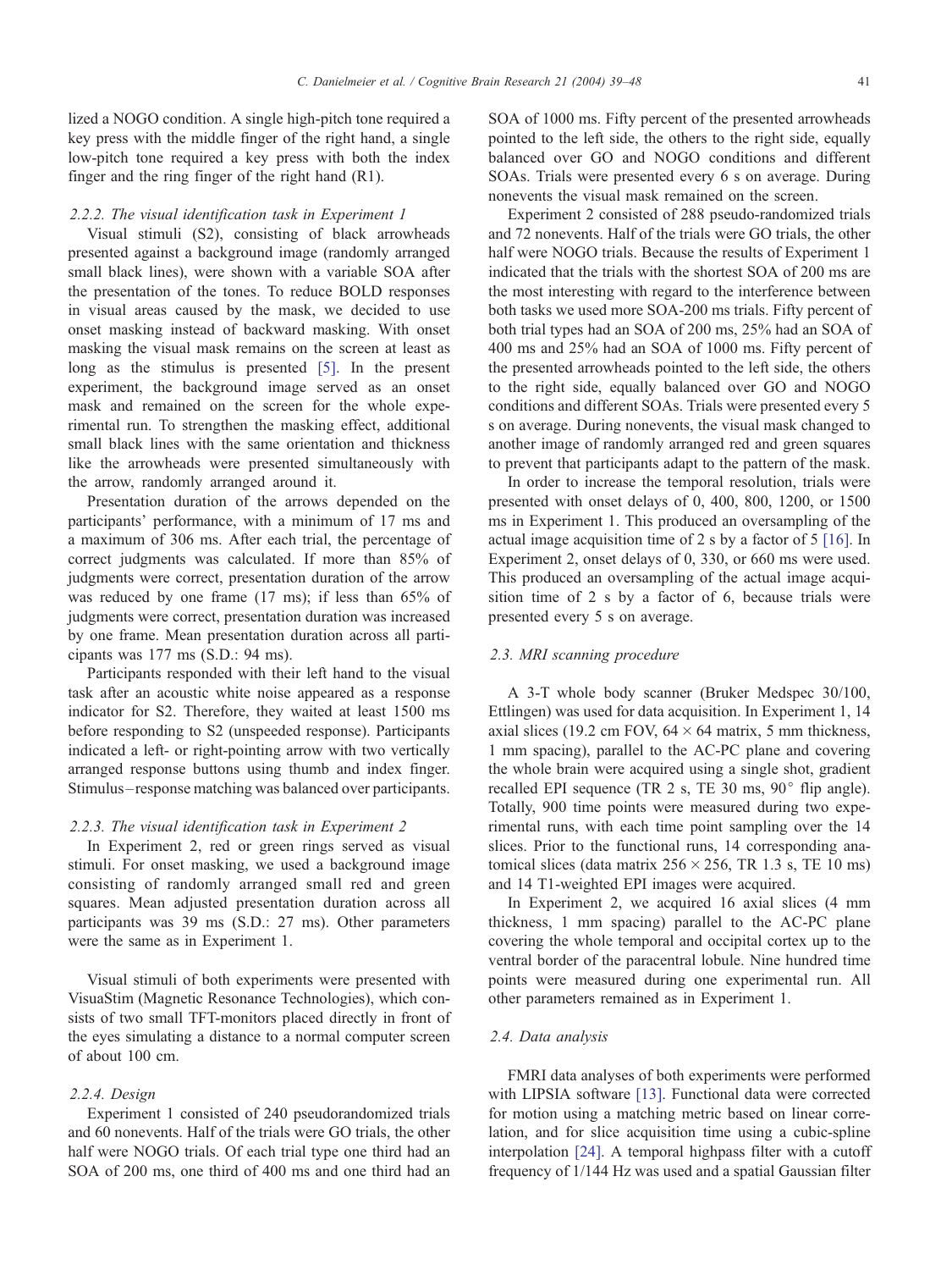<span id="page-3-0"></span>

Fig. 2. Mean identification accuracies and standard errors (S.E.M. across participants) of the identification task for the three SOAs and the GO/ NOGO conditions. Additionally, reaction times and standard errors (S.E.M.) of the motor task are plotted (Experiment 1).

with  $\sigma = 0.6$  was applied. Functional data sets were coregistered with high-resolution 3D structural images standardized to the Talairach stereotactic space [\[22\].](#page-9-0) The transformation parameters were then applied to the functional slices using trilinear interpolation, so that the resulting functional slices were aligned with the stereotactic coordinate system. The linear normalization process was improved by a subsequent processing step that performs an additional nonlinear normalization [\[25\].](#page-9-0)

We excluded those trials from the statistical analysis where participants made errors in the GO-NOGO task. In Experiment 1, this was the case in 13.7% of all trials. In Experiment 2, we excluded 3.3% of all trials due to R1 errors.

Statistical analysis was accomplished using the general linear model for serially autocorrelated observations [\[8,28\].](#page-8-0) The design matrix was generated utilizing a synthetic hemodynamic response and its first and second derivative [\[9\].](#page-8-0) The model equation, including the observation data, the design matrix and the error term, was convolved with a Gaussian kernel with a dispersion of 4 s FWHM. Contrast maps, i.e., estimates of the raw-score differences between specified conditions, were generated for each participant. The random effects analysis was effected as a one-sample  $t$ test on these contrast images across participants [\[11\].](#page-9-0)

The underlying signal time courses of the brain areas significantly activated in the NOGO-GO contrast were also analyzed. The percent signal change was calculated in relation to the mean signal intensity across all time steps. The signal change was averaged for each condition for the period of 3– 8 s after trial onset collapsed over all participants.

#### 3. Experiment 1

### 3.1. Behavioral results

The identification accuracy (percentage of correct responses) in the visual discrimination task was of main interest (Fig. 2). A repeated measurement ANOVA revealed a significant interaction of trial type and SOA,  $F(2,14) = 12.7$ ,  $p=0.001$ . Paired t tests showed that with a SOA 200 ms identification performance was more impaired in GO trials than in NOGO trials,  $t(15) = 4.3$ ,  $p = 0.001$ . Contrary, identification performance was somewhat better in GO trials than in NOGO trials with a SOA 1000 ms,  $t(15) = -2.2, p = 0.041$ .



Fig. 3. Averaged contrast images of the NOGO vs. GO comparison with SOA 200 ms mapped on a standard brain. Red blobs indicate a stronger activation in NOGO trials than in GO trials. Blue blobs indicate stronger GO activations (Experiment 1).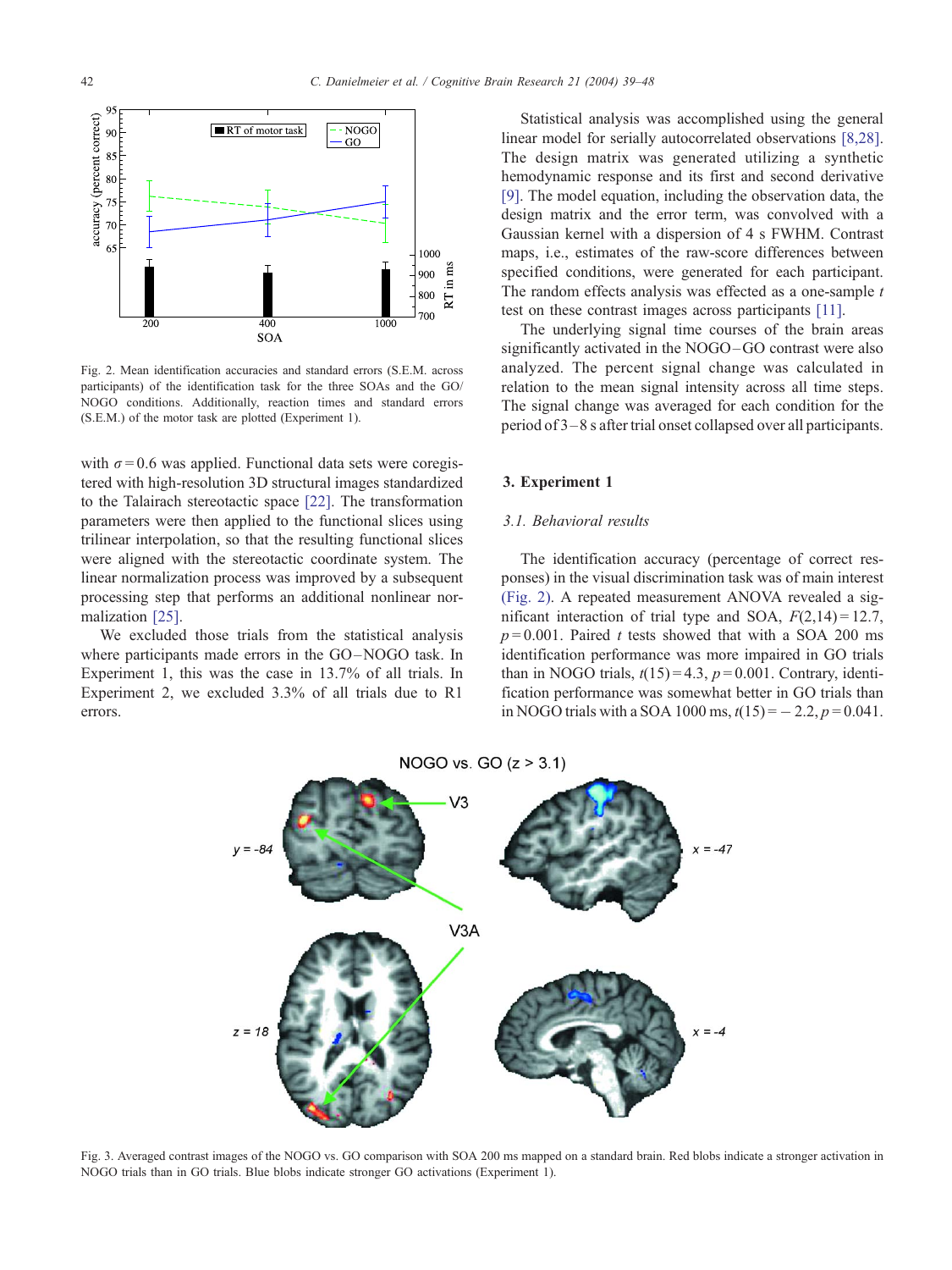This could indicate that visual processing is facilitated immediately after the release of the motor response. However, the effect is weak and a corresponding finding was not present in the data of Müsseler and Wühr  $[17]$ . Therefore, we have to treat this finding with care.

There was neither a significant main effect of trial type nor SOA ( $p \ge 0.25$ ). Mean reaction times in the motor task of GO trials differed significantly across SOA,  $F(2,14) = 8.4$ ,  $p \le 0.004$ . Reaction times were 940 ms with SOA 200 ms, 911 ms with SOA 400 ms, and 929 ms with SOA 1000 ms.

### 4. fMRI results

In order to reveal the basic task-related network, we initially contrasted GO trials against nonevents and NOGO trials against nonevents collapsed over all three SOAs. Each trial type activated a distributed network across frontoparietal and temporal regions. However, as the direct contrast between GO and NOGO trials demonstrated (see below) there were no significantly stronger NOGO activations than GO activations in frontal or parietal cortex areas. This is most likely the case, because in contrast to other GO –NOGO paradigms we used an equal percentage of GO and NOGO trials. Usually, in order to investigate response inhibition, a higher percentage of GO trials is used to establish a response bias.

The main contrast of interest is between the NOGO trials and the GO trials with the SOA of 200 ms (see [Fig. 3](#page-3-0) and Table 1). With this SOA, identification data indicated the most pronounced action-induced impairment. This contrast revealed stronger NOGO activations than GO activations in the transverse occipital sulcus (TOS) bilaterally and in the right cuneus. Despite some individual differences in the location of the visual areas V3 and V3A, Tootell et al. [\[26\]](#page-9-0) report that in most subjects V3A is located around the crossing of the TOS and the intraoccipital sulcus (IOS). Thus, the observed TOS activation in this experiment coincided most likely with visual area V3A [\[26\]](#page-9-0) and the right cuneus activation was located in the medial part of V3 [\[30\].](#page-9-0) Both V3 and V3A are contrast and orientation sensitive visual areas [\[26\].](#page-9-0)

GO trial activations identified a motor circuit consisting of left primary motor cortex, SMA proper, thalamic and ipsilateral right cerebellar regions. The left SMA activation is located in the arm region of the SMA proper [\[21\]](#page-9-0) which projects directly to the primary motor cortex and to the spinal cord. Additionally, somatosensory areas (left SI/SII, right postcentral sulcus) and the left frontal eye field were active in GO trials. An activation of the right sensorimotor cortex did not emerge here, because left hand responses (response to the visual task) were required in every trial, independent from GO and NOGO.

The NOGO vs. GO contrasts with longer SOAs (400 and 1000 ms) showed no GO trial associated reductions, but only GO trial activations in the same brain areas described

#### Table 1

Talairach coordinates, maximum z-value of the local maxima and volume  $(in mm<sup>3</sup>)$  of the activated regions for the contrast NOGO vs. GO [z-values were thresholded at  $z > 3.1$  and clusters had a minimum size of 90 mm<sup>3</sup> (two voxels) in Experiment 1 and 108 mm<sup>3</sup> (three voxels) in Experiment 2]

| NOGO vs. GO         |                                                     |       |              | Volume z-Max Talairach coordinates |       |          |
|---------------------|-----------------------------------------------------|-------|--------------|------------------------------------|-------|----------|
|                     |                                                     |       |              | x                                  | у     | Z        |
| Experiment 1        |                                                     |       |              |                                    |       |          |
|                     | NOGO L. Transverse Occipital<br>Sulcus <sup>a</sup> | 649   |              | $4.13 - 37$                        | $-85$ | 18       |
|                     | R. Transverse Occipital<br>Sulcus <sup>a</sup>      | 121   | 3.65         | 31                                 | $-75$ | 18       |
|                     | R. Cuneus                                           | 237   | 3.82         | 7                                  | $-85$ | 32       |
| GO                  | L. Central S., Postcentral<br>G., and FEF           | 9964  | $-4.94 - 49$ |                                    | $-22$ | 53       |
|                     | L. MI                                               |       | $-4.51 - 37$ |                                    | $-22$ | 52       |
|                     | L. FEF                                              |       | $-4.59 - 25$ |                                    | $-7$  | 47       |
|                     | R. Postcentral Sulcus                               | 110   | $-3.54$      | 37                                 | $-34$ | 47       |
|                     | L. SMA proper                                       | 1000  | $-4.06 - 4$  |                                    | $-1$  | 50       |
|                     | L. Thalamus                                         | 475   |              | $-4.08 - 13$                       | $-19$ | 12       |
|                     | R. Cerebellum                                       | 4875  | $-5.57$      | 19                                 | $-55$ | $-15$    |
| <b>Experiment 2</b> |                                                     |       |              |                                    |       |          |
|                     | NOGO L. Transverse Occipital<br>Sulcus <sup>a</sup> | 926   |              | $4.64 - 31$                        | $-88$ | 21       |
|                     | R. Transverse Occipital<br>Sulcus <sup>a</sup>      | 1082  | 4.58         | 31                                 | $-82$ | 15       |
|                     | L. Lateral Occipitotemporal<br>Sulcus <sup>b</sup>  | 148   |              | $3.54 - 43$                        | $-64$ | $\Omega$ |
|                     | R. Lateral Occipitotemporal<br>Sulcus <sup>b</sup>  | 258   | 3.81         | 37                                 | $-58$ | - 6      |
| GO.                 | R. Posterior Rostral<br>Cingulate Zone              | 567   | $-3.82$      | 4                                  | 20    | 32       |
|                     | L. SMA proper                                       | 2830  | $-3.41$      | $-5$                               | $-16$ | 47       |
|                     | L. Precentral Gyrus                                 | 335   | $-4.00 - 56$ |                                    | 2     | 32       |
|                     | L. Anterior Superior Insula                         | 432   | $-3.89 - 22$ |                                    | 26    | 18       |
|                     | L. Postcentral Sulcus                               | 16746 | $-5.86 - 50$ |                                    | $-22$ | 38       |
|                     | L. Superior Precuneus                               | 288   | $-3.62$      | $-1$                               | $-67$ | 47       |
|                     | R. Inferior Parietal Lobule                         | 173   | $-3.55$      | 58                                 | $-28$ | 27       |
|                     | L. Thalamus                                         | 3303  | $-5.27 - 14$ |                                    | $-25$ | 12       |
|                     | R. Cerebellum                                       | 10152 | $-6.15$      | 22                                 | $-52$ | $-12$    |
|                     | L. Cerebellum                                       | 412   | $-3.75 - 20$ |                                    | $-67$ | $-15$    |
|                     |                                                     | 396   | $-4.21 - 38$ |                                    | $-49$ | $-21$    |
|                     | Pedunculi                                           | 343   | $-4.17$      | 1                                  | $-22$ | - 9      |

<sup>a</sup> [These coordinates fall within the region denoted V3A \(see](#page-8-0) Refs.

[10,26]). <sup>b</sup> [These coordinates fall within the region denoted V4 complex \(see](#page-8-0) Ref.  $[1]$ .

in the contrast with SOA 200 ms. With SOA 1000 ms, GO activations were more widespread than with other SOAs.

ROI analyses of the voxel with peak significance in the NOGO activations were conducted. For the left and right TOS trial averaged time courses of the BOLD response reflected a reduced signal change in GO trials compared to NOGO trials with the 200 ms SOA [\(Fig. 4\).](#page-5-0) Thus, the profile of the signal change in extrastriate visual brain areas reflects the behavioral interaction of GO/NOGO and SOA. The ROI analyses at the bottom of [Fig. 4](#page-5-0) (central sulcus and SMA) demonstrate, that this pattern of BOLD responses was specific for the TOS region. As expected, in motor areas only the GO trials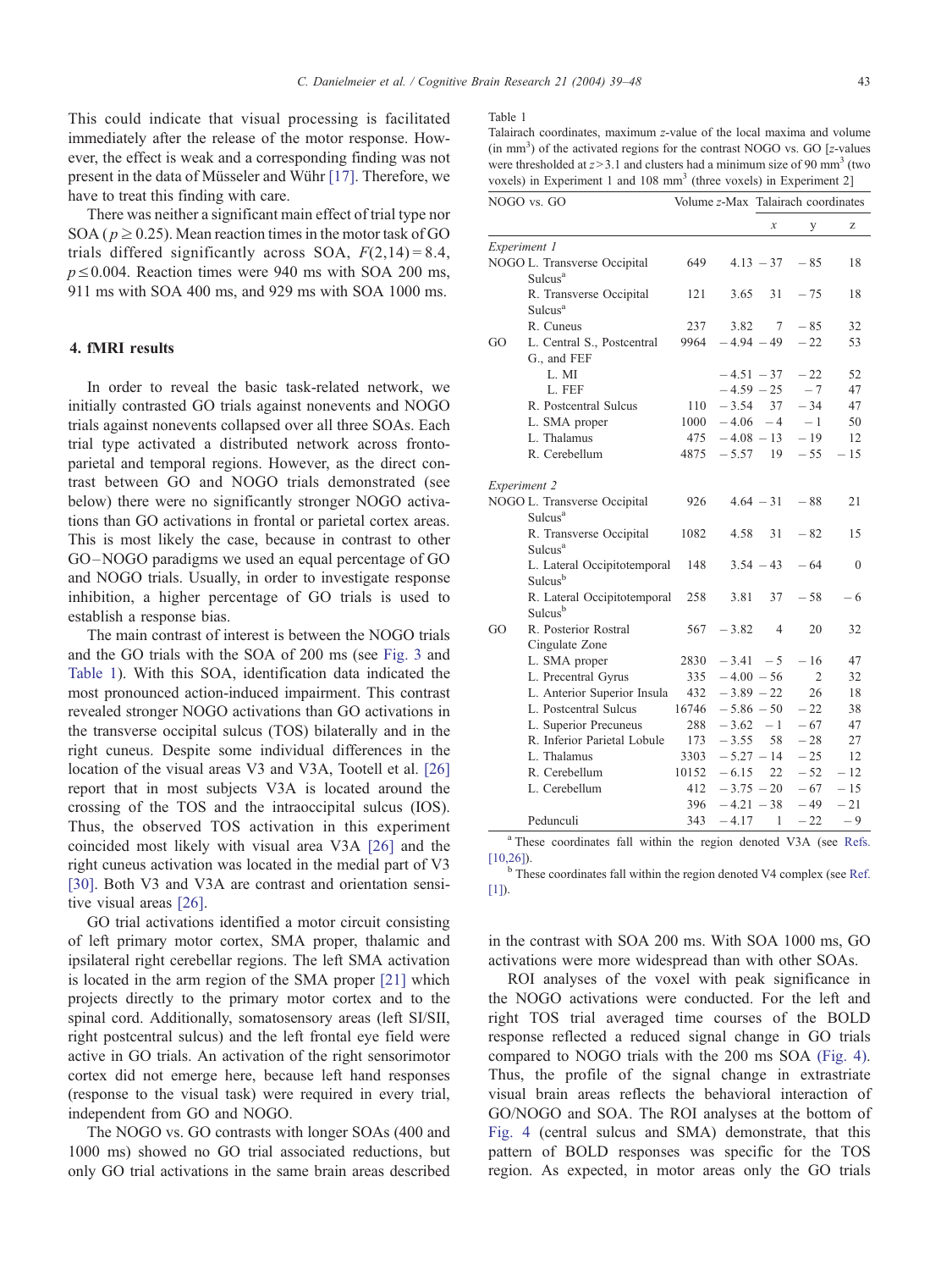<span id="page-5-0"></span>

Fig. 4. Averaged percent signal change of BOLD responses (3 – 8 s after stimulus onset) in V3A, SI and SMA in voxels with highest z-scores in the GO/NOGO contrast and standard errors (S.E.M.). The left and right transverse occipital sulci were more activated in NOGO trials than in GO trials at the SOA 200 ms. The other areas (central sulcus/postcentral gyrus, SMA proper) showed more percent signal change in GO trials independent of SOA (Experiment 1).

produced a high amplitude of signal change, independent of SOA.

Taken together, the results of Experiment 1 show that the GO response in the motor task led to a reduced BOLD signal in extrastriate visual areas compared to NOGO trials, in which only the visual task had to be accomplished.

## 5. Experiment 2

This experiment aimed to clarify why in the previous experiment the GO-NOGO difference just occurred in V3/ V3A and not in other visual areas. Different hypotheses can be made with regard to this issue. The action-induced BOLD response modulation could be a general modulation at the level of extrastriate visual brain areas—but can only be observed in those areas which are crucial for encoding the respective stimulus. This hypothesis is based on the observation that V3/V3A are contrast and orientation sensitive visual areas and therefore should be mainly involved in encoding the masked arrowheads. Alternatively, the activated area itself (V3/V3A) is especially sensitive to action-induced interferences, independent of its role in visual encoding.

To further examine whether the location of BOLD modulation is stimulus-dependent or area-dependent, visual stimuli were now masked red and green rings instead of black arrowheads. The task was to identify the color of the rings. If the brain location of the AIB effect is stimulus

dependent, a GO –NOGO difference should occur in color sensitive brain areas.

## 5.1. Behavioral results

A repeated measurement ANOVA revealed a significant SOA effect in the identification task with  $F(2,16) = 5.5$ ,  $p = 0.015$ . At SOA 200 ms identification performance was more impaired than at the SOAs  $400$  and  $1000$  ms, paired t test,  $p \le 0.014$  [\(Fig. 5\).](#page-6-0) The interaction between GO/NOGO and SOA was marginally significant,  $F(2.16) = 3.3$ ,  $p =$ 0.061. There was no significant main effect of GO/NOGO  $(F \le 1)^1$ . However, a paired t test revealed that with SOA 200 ms identification performance was slightly more impaired in GO trials than in NOGO trials,  $t(17) = 1.7$ ,  $p = 0.099$ .

Mean reaction times were 757 ms (with SOA 200 ms), 746 ms (SOA 400 ms), and 729 ms (SOA 1000 ms). Reaction times in the motor task of GO trials did not differ significantly across SOAs,  $p \ge 0.15$ .

In contrast to Experiment 1, we found a behavioral AIB effect at SOA 200 ms that was only marginally significant. The AIB effect most likely failed to reach conventional significance levels, because the color identification task

<sup>1</sup> Because of the nonsignificant GO/NOGO effect in this fMRI experiment, we tested another 20 participants behaviorally with this task. Here we found a significant main effect of GO/NOGO with  $F(1,19) = 5.2$ ,  $p=0.035$  and an SOA effect,  $F(2,18)=4.8$ ,  $p=0.021$ .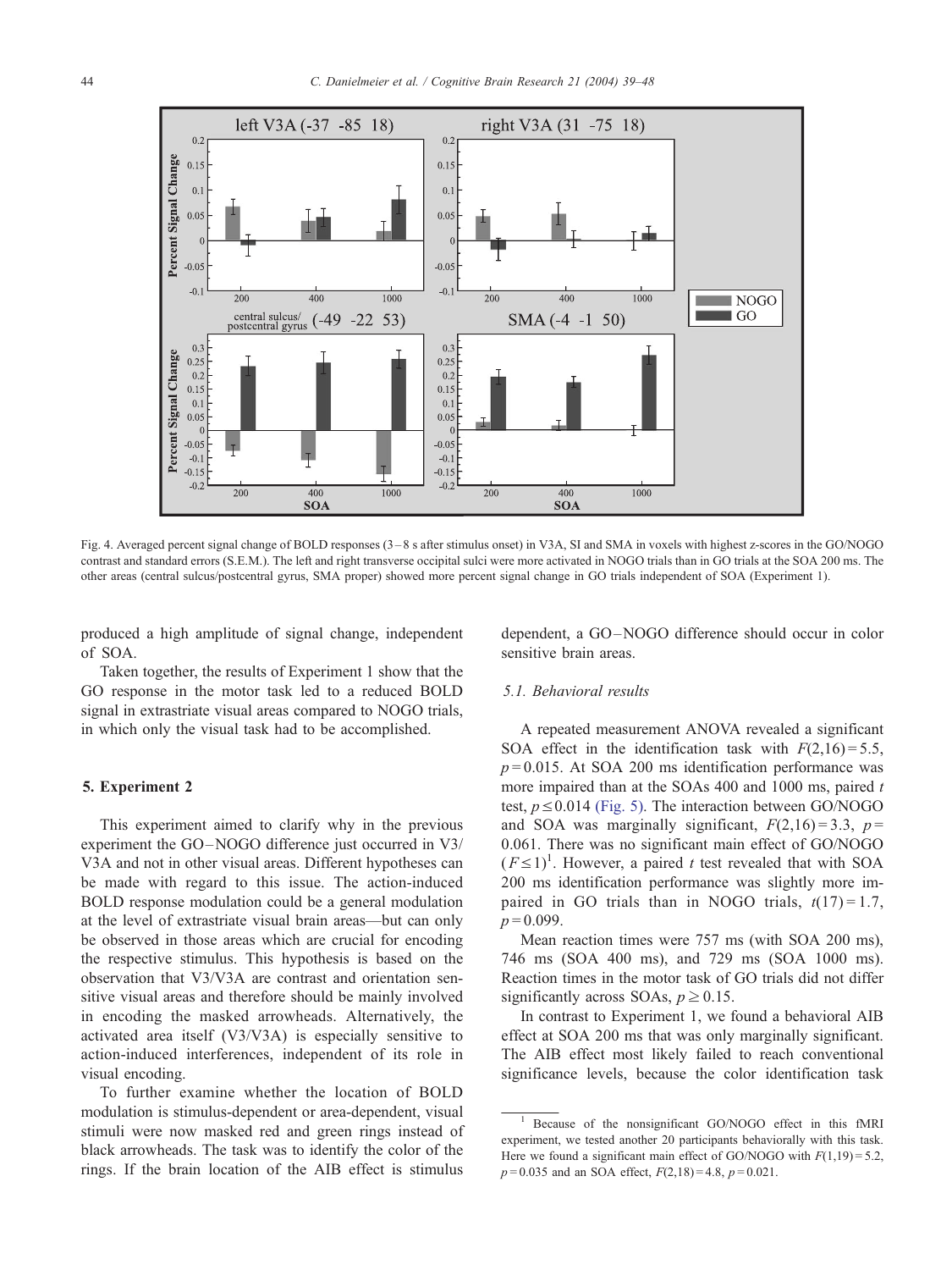<span id="page-6-0"></span>

Fig. 5. Mean identification accuracies and standard errors (S.E.M.) of the identification task for the three SOAs and the GO/NOGO condition. Additionally, reaction times and standard errors of the motor task are plotted (Experiment 2).

was easier than the arrow identification task in Experiment 1. That is, at SOA 200 ms presentation times were shorter (39 vs. 177 ms in Experiment 1), RTs were faster (757 vs. 940 ms in Experiment 1), and error rates were lower (76.67% and 79.55% in GO and NOGO trials, respectively, vs. 68.48% and 76.18% in Experiment 1). Importantly, due to the refresh rate of the VisuaStim, stimulus presentation times could only be increased or decreased by 17 ms, what unfortunately prevented a fine-grained adaptation

to the performance of the subjects in the color identification task.

#### 6. fMRI results

In Experiment 2, the NOGO vs. GO contrast with the 200 ms SOA revealed stronger NOGO activations in the lateral occipitotemporal sulcus (LOTS) bilaterally (V4 complex; for an overview, see [Ref. \[1\]\)](#page-8-0) and in the transverse occipital sulcus (TOS) bilaterally (V3/V3A) [\[26\]](#page-9-0) (Fig. 6).

With respect to GO trial activations one must take into account that the acquired slices covered the cortex only up to the ventral border of the paracentral lobule (because of reduced slice thickness). Thus, the activation in the primary motor cortex was not collected in Experiment 2. Brain areas that were more activated in GO trials than in NOGO trials were detected in the left SMA proper, right posterior rostral cingulate zone, left precentral gyrus, left postcentral sulcus, right inferior parietal lobule, left superior precuneus, left anterior superior insula, left thalamus, cerebellum and pedunculi.

As in Experiment 1, the NOGO vs. GO contrasts with longer SOAs (400 and 1000 ms) did not show GO trial reductions, but GO trial activations in the same brain areas described in the contrast with SOA 200 ms.

BOLD time course analyses of areas with reduced GO activations (V3/V3A and V4 voxels with strongest GO/

NOGO vs. GO  $(z > 3.1)$ 



Fig. 6. Averaged contrast images of the NOGO vs. GO comparison with SOA 200 ms mapped on a standard brain. Red blobs indicate a stronger activation in NOGO trials than in GO trials. Blue blobs indicate stronger GO activations (Experiment 2).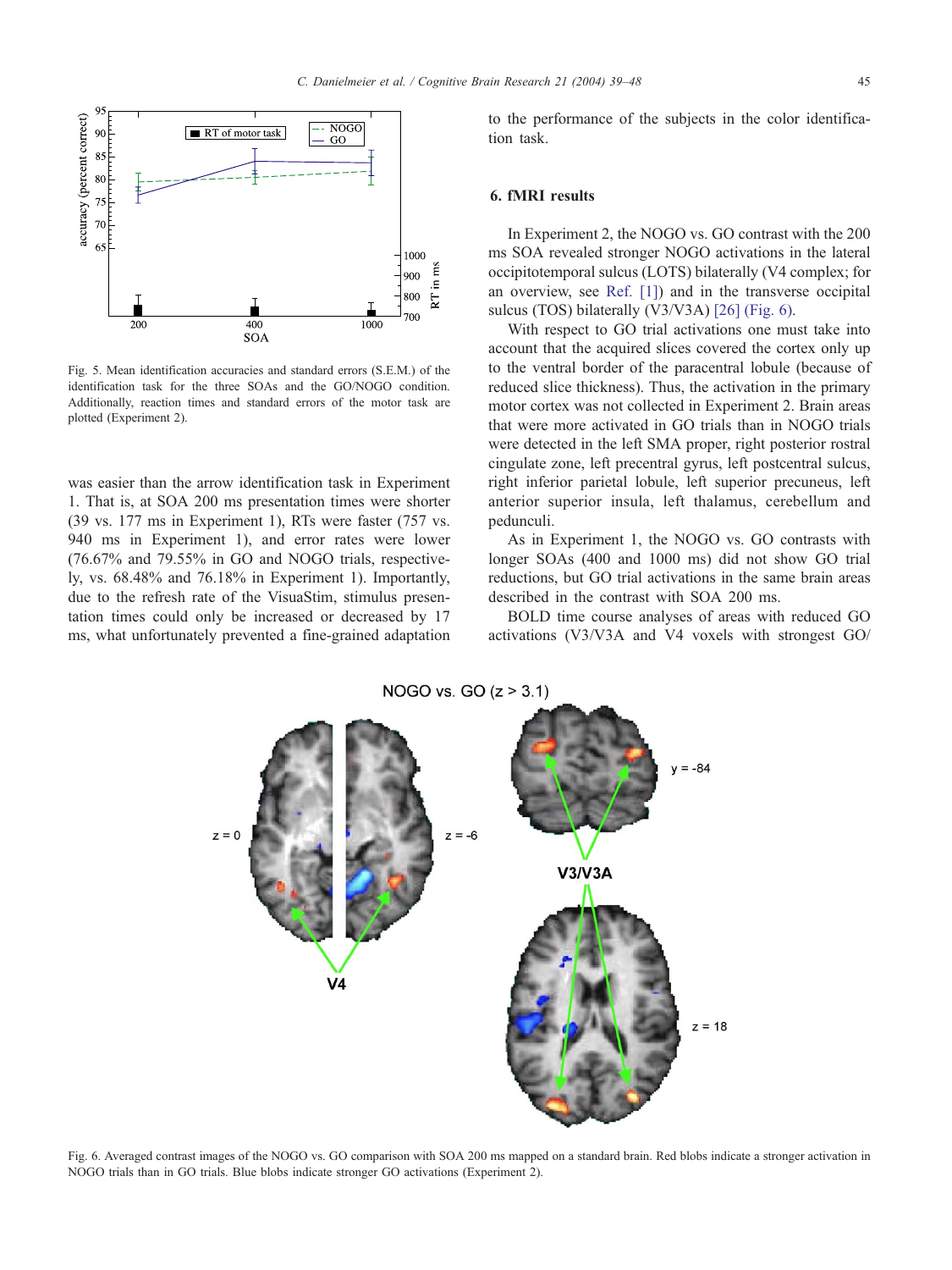

Fig. 7. Averaged percent signal change of BOLD responses (3 – 8 s after stimulus onset) in the V4 complex and V3 / V3A in voxels with highest z-scores in NOGO activations and standard errors (S.E.M.). The BOLD response modulation is most pronounced with shortest SOAs (Experiment 2).

NOGO discrepancy) revealed a comparable activation pattern as in Experiment 1. With the shortest SOA the amplitude of signal change was reduced in GO trials compared to NOGO trials (Fig. 7). This result was found both in area V3/V3A and V4.

That this effect was present both in V3/V3A and V4, and not only in V4 is probably due to the fact that by introducing rings as visual stimuli in the second experiment, these stimuli were defined by both color and shape. Even if shape was not a relevant dimension, processing shape might have facilitated the identification of the visual stimulus against the colored background.

However, by using color as the important stimulus dimension a BOLD modulation occurs in V4. Thus, we can conclude that the action-induced BOLD modulation is not restricted to V3/V3A, but is a general phenomenon at the extrastriate level. The BOLD modulation is observable in those parts of the extrastriate cortex that are crucial for encoding the visual stimulus.

## 7. Discussion

The behavioral and imaging data of the present fMRI experiments showed that identification performance of a visual stimulus is more impaired when a motor response is planned concurrently than when no motor response is required (action-induced blindness). This interference between motor planning and visual identification is reflected at the level of extrastriate visual areas.

As the identification task was the same in GO and NOGO trials, the observed BOLD modulation in V3/V3A and V4 most likely originates from the action planning process in GO trials. Because the BOLD modulation was most pronounced with the shortest SOA of 200 ms and less distinct with the other SOAs, we can conclude that the modulation was most likely caused by the planning of an action and not by its execution. Mean reaction times with the shortest SOA were 940 and 757 ms in Experiment 1 and 2, respectively. Therefore, the arrow/ color stimulus was presented about 740 or 557 ms before the execution of R1.

We found a GO-NOGO effect for the color task (Experiment 2) only in a behavioral experiment outside the scanner, and only a marginally behavioral effect within the fMRI experiment. Nevertheless, the action-induced blindness effect was reflected in the fMRI data. The BOLD modulation in V4 and V3/V3A of the second experiment most likely reflects an action-induced effect, because in the GO vs. NOGO contrast the only difference between trial types is the process of action preparation and execution. Since the purpose of Experiment 2 was to investigate whether the action-induced BOLD modulation is stimulus-or area-dependent, we had concrete anatomical hypotheses. Thus, although the behavioral results reached only marginally significance, the BOLD modulation in V4 rejects the hypothesis that the modulation is exclusively area-dependent (see [Ref. \[27\]](#page-9-0) for a discussion about the interpretation of fMRI data without significant behavioral data).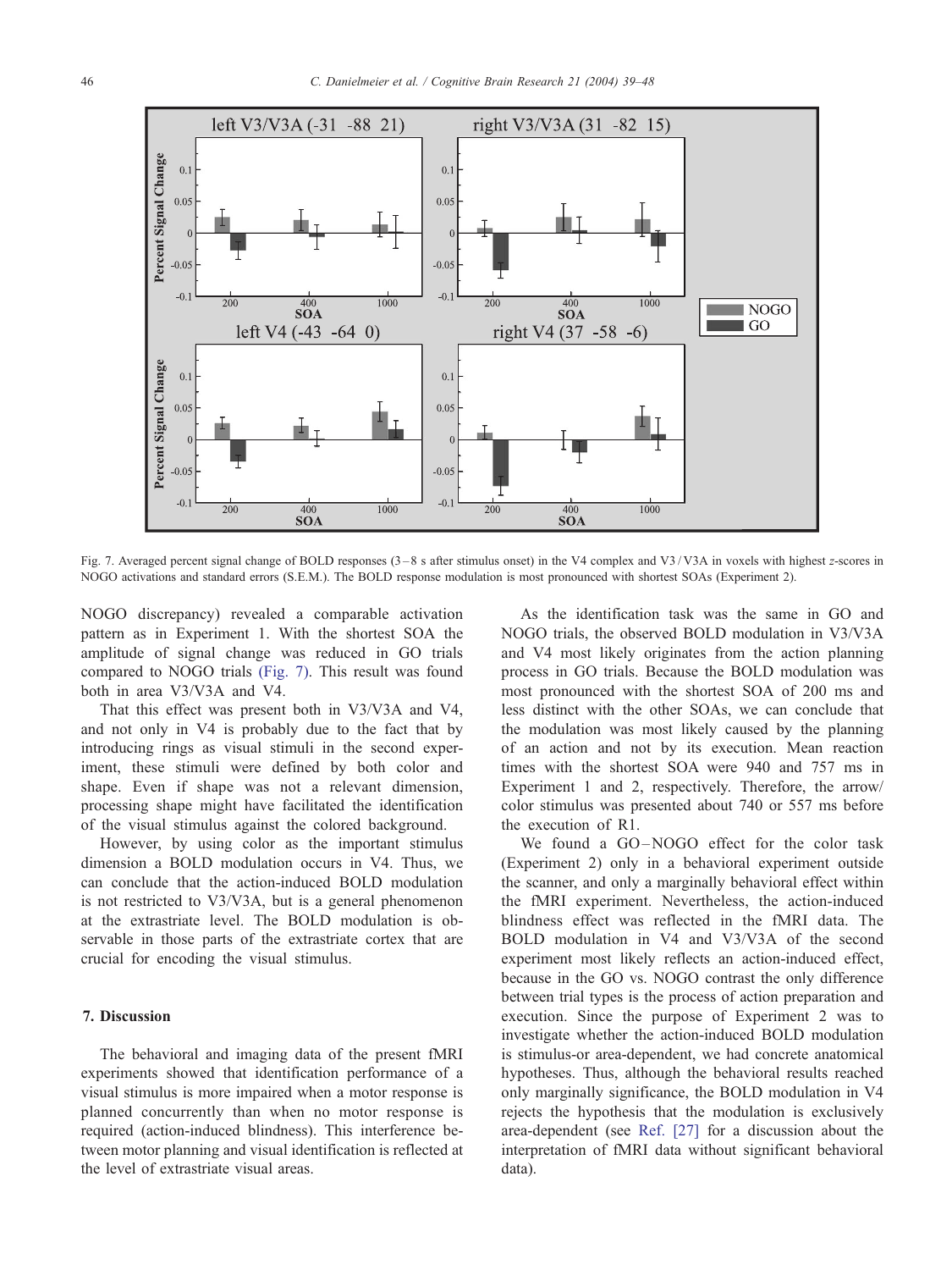<span id="page-8-0"></span>As shown in [Figs. 3 and 6,](#page-3-0) the planning of a GO response impairs mainly the orientation, direction, and contrast sensitive area V3A in Experiment 1 (e.g., [Refs.](#page-9-0) [26,18]) and additionally the color sensitive area V4 in Experiment 2 (e.g., Ref. [1]). The GO-NOGO difference in V4 occurred only with color as important stimulus dimension in Experiment 2. When using left- or right-pointing arrowheads, only V3/V3A was modulated. As noted in the results section, the V3/V3A activation in the color identification task is most likely due to (additional) shape perception (colors had the shape of rings), even if this visual feature was not relevant for performing the task.

Therefore, we tentatively conclude that the observed modulation is stimulus-dependent. In future experiments, this hypothesis could be tested rigorously by presenting colored stimuli that are not projected onto a background but fill the complete projection area in order to prevent a special shape of stimuli. However, one has to think about the masking of these kind of stimuli.

Other studies also found modulatory influences on extrastriate visual areas. Macaluso et al. [\[14\]](#page-9-0) found an increased response in the left lingual gyrus with concurrent tactile stimulation on the right side. Calvert et al. [2] reported a stronger activation in V5 during concurrent auditory speech perception. Thus, activity in extrastriate visual areas is not only influenced in a bottom-up manner, but also by activity of other brain areas which, primarily, are not involved in visual encoding. Our results show that the process of action planning is also able to modulate the extrastriate cortex.

It is known that V3A is modulated by cognitive processes (attention, memory, anticipation and saccadic eye move-ments) [\[18\].](#page-9-0) It receives major inputs from V2 and V3 and is interconnected to fronto-parietal cortices. In monkeys both the sensorimotor cortex, as well as the SMA, and V3A are interconnected with areas 7b and 7ip in the posterior parietal cortex [3,4,19]. Fries et al. [7] reported an influence of selective visual attention on the oscillatory neuronal synchronization in V4 in macaque monkeys. Thus, neuronal activity in both V3A and V4 seem to be subject to a cognitive modulation.

Furthermore, V3, V3A and V4 all receive input fibers from the lateral intraparietal area (LIP) [6]. Assuming that these fibers also exist in humans, the posterior parietal areas could provide a connection between motor and visual areas. Macaluso et al. [\[14\]](#page-9-0) assumed that back-projections, running through the parietal lobe, account for BOLD response modulations in extrastriate visual areas. Such back-projections from sensorimotor areas to extrastriate visual areas could provide a connection between these functionally different areas and could give rise to a top-down modulation of visual processing.

The frontal eye fields (FEF)—significantly stronger activated in GO trials—also provide direct input to both V3/ V3A and V4. On the one hand the FEF are sensitive to visual input [\[23\],](#page-9-0) and on the other hand FEF have access to motor plans [\[15\].](#page-9-0) In this fMRI experiment the FEF show activity in both GO and NOGO trials. However, in GO trials the activation was significant stronger than in NOGO trials. Thus, the greater percent signal change in GO trials could result from the additional R1 motor preparation. Therefore, the visual encoding could interfere with motor preparation in the FEF, resulting in a reduced activation in V3/V3A and V4.

### 8. Conclusions

In both experiments, a modulation of the BOLD response was observed at the level of extrastriate visual brain areas. The activation in these areas proved to be decreased when a functionally independent action was planned concurrently. This modulation seemed to be stimulus-dependent; that is, when the task was to identify the color of a stimulus, modulations affected also color-sensitive areas.

#### Acknowledgements

We thank Anke Mempel, Mandy Naumann, Simone Wipper and Ramona Menger for help with data collection and Jan Derrfuß and anonymous reviewers for helpful comments on earlier versions of the manuscript.

#### References

- [1] A. Bartels, S. Zeki, The architecture of the colour centre in the human visual brain: new results and a review, European Journal of Neuroscience 12 (2000) 172 – 193.
- [2] G.A. Calvert, M.J. Brammer, E.T. Bullmore, R. Campbell, S.D. Iversen, A.S. David, Response amplification in sensory-specific cortices during crossmodal binding, NeuroReport 10 (12) (1999)  $2619 - 2623$ .
- [3] C. Cavada, P.S. Goldman-Rakic, Posterior parietal cortex in rhesus monkey: I. Parcellation of areas based on distinctive limbic and sensory corticocortical connections, Journal of Comparative Neurology 287 (4) (1989) 393 – 421.
- [4] C. Cavada, P.S. Goldman-Rakic, Posterior parietal cortex in rhesus monkey: II. Evidence for segregated corticocortical networks in linking sensory and limbic areas with the frontal lobe, Journal of Comparative Neurology 287 (4) (1989) 422 – 445.
- [5] J.T. Enns, V. Di Lollo, What's new in visual masking? Trends in Cognitive Sciences 4 (9) (2000) 345 – 352.
- [6] D.J. Felleman, D.C. Van Essen, Distributed hierarchical processing in the primate cerebral cortex, Cerebral Cortex 1 (1991) 1-47.
- [7] P. Fries, J.H. Reynolds, A.E. Rorie, R. Desimone, Modulation of oscillatory neuronal synchronization by selective visual attention, Science 291 (2001) 1560-1563.
- [8] K.J. Friston, A.P. Holmes, K.J. Worsley, J.B. Poline, C.D. Frith, R.S.J. Frackowiak, Statistical parametric maps in functional imaging: a general linear approach, Human Brain Mapping 2 (1995) 189-210.
- [9] K.J. Friston, P. Fletcher, O. Josephs, A. Holmes, M.D. Rugg, R. Turner, Event-related fMRI: characterizing differential responses, NeuroImage 7 (1) (1998) 30-40.
- [10] R. Goebel, D. Khorram-Sefat, L. Muckli, H. Hacker, W. Singer, The constructive nature of vision: direct evidence from functional magnetic